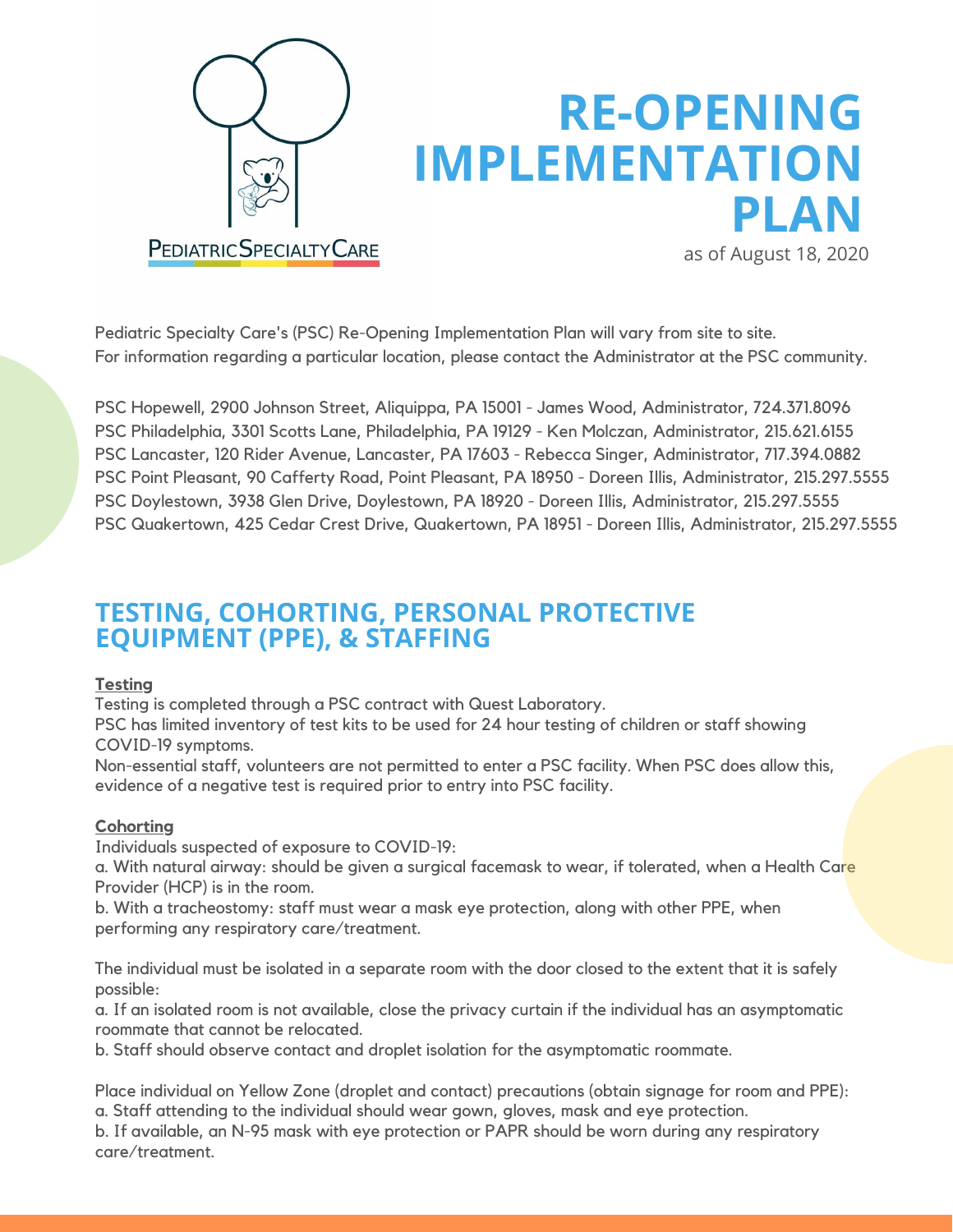

#### **Cohorting (continued)**

Social distancing of at least six (6) feet from the individual should be maintained except for brief, necessary interactions.

Bundle care by minimizing the number of HCP and other staff who enter rooms to reduce the number of personnel requiring facemasks.

Record any staff member who enters the room by using a daily log.

Do not float staff between floors.

#### **Personal Protective Equipment (PPE)**

PPE inventory:

- o assessed daily and documented in a centralized database, which includes a burn-rate calculator to anticipate needs
- o monitored closely by PSC's Central Supply Assistant, PSC facility leadership, and PSC's Regional Purchasing Agent

PSC's supply of PPE is adequate to last for several weeks.

Each PSC facility may obtain additional PPE inventory from other PSC sites, if needed.

#### **Staffing**

PSC's current staffing is adequate to provide care to the children, and support visitation from parents/families.

PSC has developed a comprehensive emergency staffing plan in the event of staffing shortages due to the pandemic.

# **SCREENING PROTOCOLS**

All children receive a temperature & respiratory assessment by a licensed nurse every 12 hours.

All staff have a temperature assessment and complete a screening questionnaire upon entry into a PSC facility & before assuming their work responsibilities. The questionnaire includes questions regarding symptoms, possible exposures and travel history.

All staff working 12 hours or more receive mid-shift temperature check and symptom assessments. If screening reveals any concerns regarding exposure or illness, staff members are required to leave the building and recommended to seek care from a medical provider.

All healthcare personnel who are not staff have a temperature assessment and complete a screening questionnaire upon entry into the facility and before assuming their work responsibilities. The questionnaire includes questions regarding symptoms, possible exposures and travel history. If screening reveals any concerns regarding exposure or illness, healthcare personnel are required to leave the building.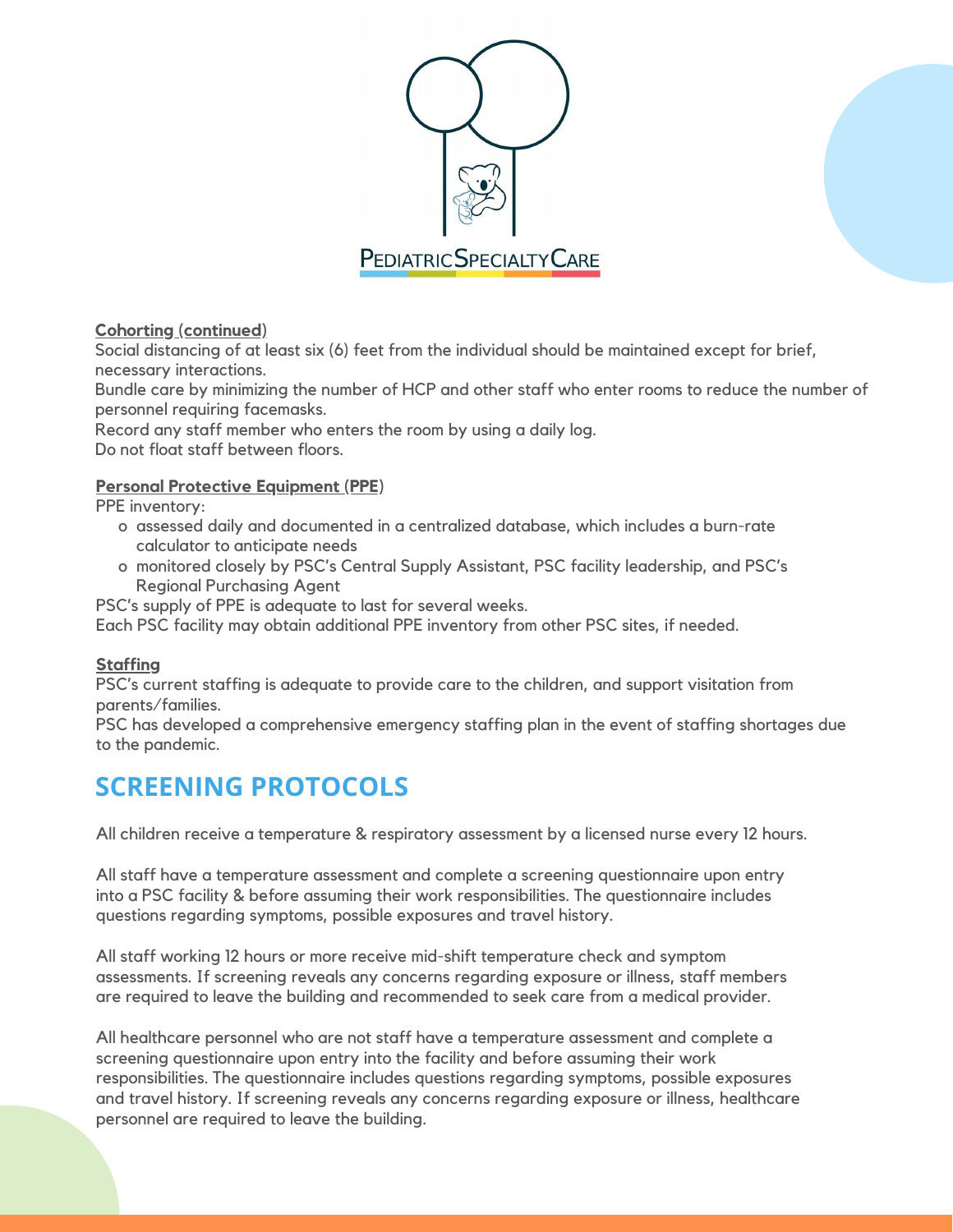

Non-essential and volunteer visitors are prohibited to enter PSC facilities until further notice.

All visitors will have a temperature assessment and complete a screening questionnaire upon entry into a PSC facility and before visiting their child. The questionnaire includes questions regarding symptoms, possible exposures and travel history. If screening reveals any concerns regarding exposure or illness, visitors will be required to leave the building immediately.

## **MEAL TIME**

Only a small number of children in PSC facilities eat by mouth, therefore communal dining is limited and staggering of dining hours is not typically necessary.

Chairs are placed 6 feet apart around tables to ensure social distancing.

Table and chairs are cleaned with a facility-approved germicidal/disinfecting cleaning agent after each meal.

PSC staff wear masks and other PPE as needed/appropriate when assisting with feeding.

Alcohol-based hand sanitizer is readily available.

## **GROUP ACTIVITIES**

- Extremely limited and consist of educational or developmentally-enriching events
- Limited to a small number of children, approximately 2-4 children per activity
- Held in a PSC facility day room/gym
- Supervised by PSC staff, ensuring social distancing is maintained

PSC staff are universally masked and children are also masked as tolerated/appropriate. Alcohol-based hand sanitizer is available during the activity.

Any toys or equipment used during the activity is cleaned per policy using a facility-approved germicidal/disinfecting cleaning agent.

As re-openings are expanded, activities may be increased from 2-4 children to 10 or fewer children. All other guidelines will remain the same.